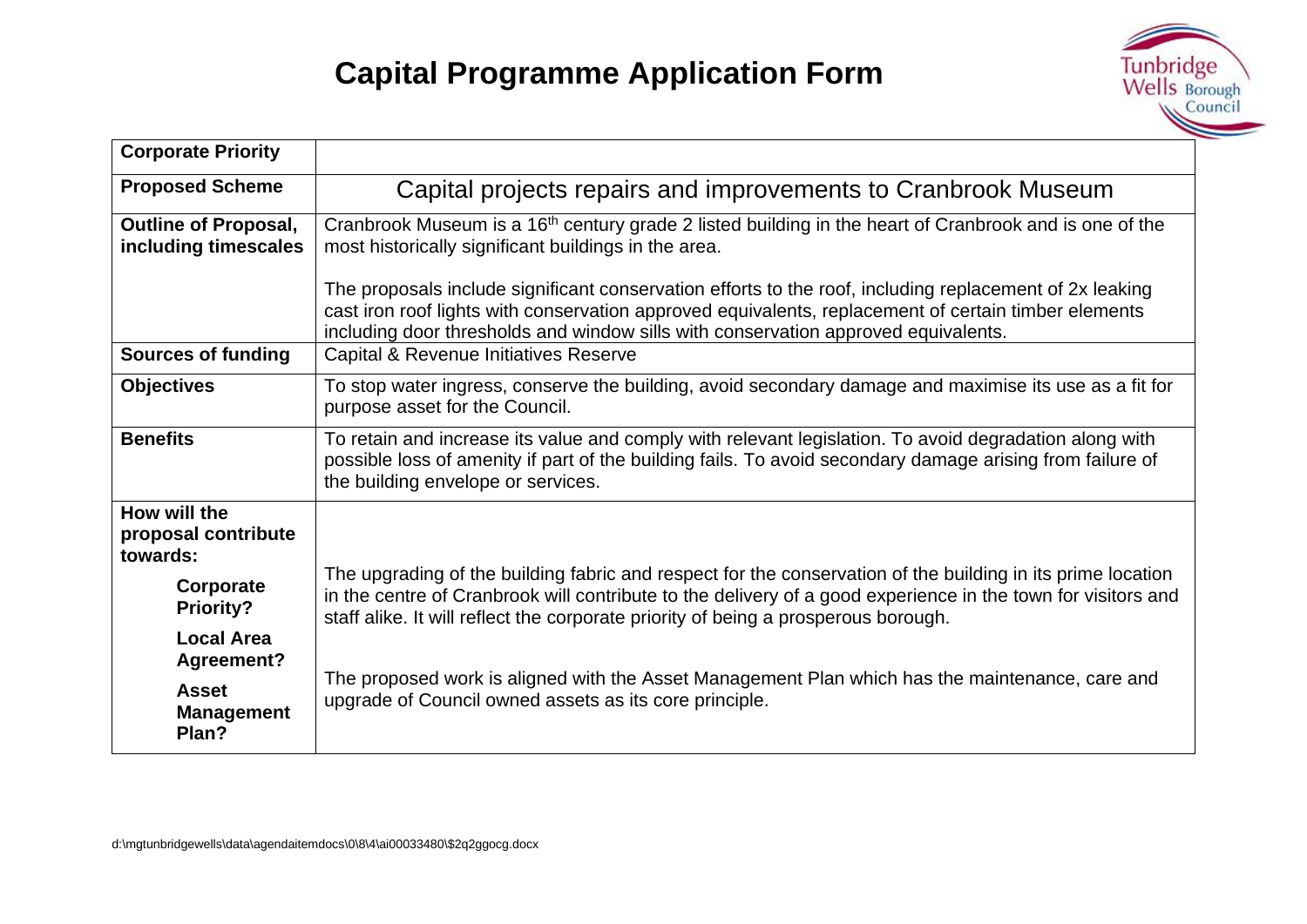

| Other plans<br>and strategies<br>(please<br>specify)?                                                                                                       |                                                                                  |
|-------------------------------------------------------------------------------------------------------------------------------------------------------------|----------------------------------------------------------------------------------|
| <b>Constraints</b>                                                                                                                                          | The property is fully owned by the Council with no third-party ownership issues. |
| (e.g. time, reliance<br>on external funding,<br>legal or technical<br>factors)                                                                              |                                                                                  |
| Is this scheme<br>already in the<br><b>Capital Programme?</b>                                                                                               | No. This is a new scheme                                                         |
| (If so, has the work<br>started or has the<br>contract been let?)                                                                                           |                                                                                  |
| Does this scheme<br>create new assets,<br>which the Council<br>will need to replace<br>in due course? If so,<br>please give the asset<br>life expectancies. | No. The work is required to protect existing assets.                             |
| <b>Have Accountancy</b><br>agreed that the<br>proposed<br>expenditure should                                                                                |                                                                                  |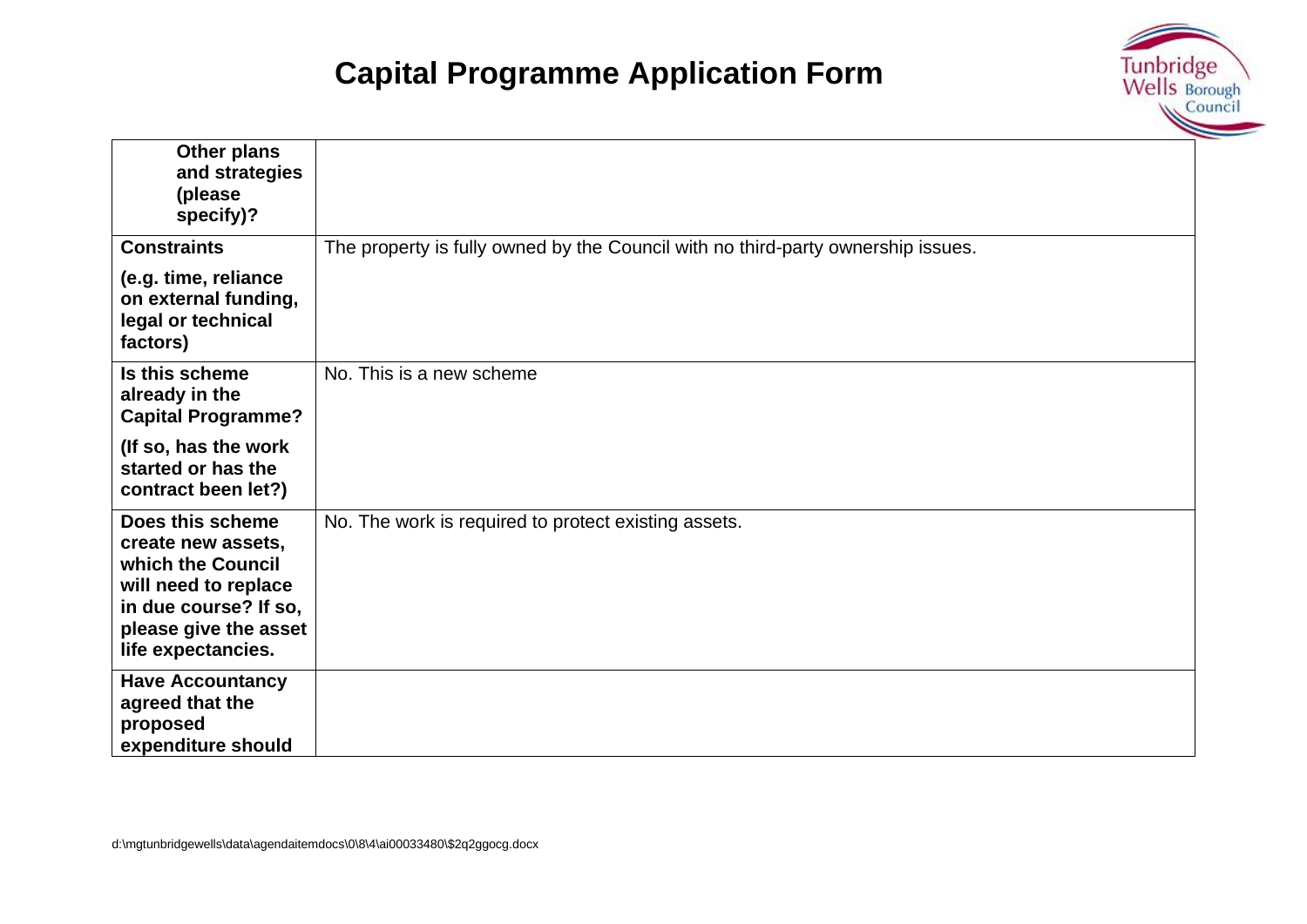

| correctly be treated<br>as capital?                |                                                                                                                                                                                                                                                                                                                                                                                                                                            |
|----------------------------------------------------|--------------------------------------------------------------------------------------------------------------------------------------------------------------------------------------------------------------------------------------------------------------------------------------------------------------------------------------------------------------------------------------------------------------------------------------------|
| Implications of<br>proposal being<br>rejected      | The building will continue to deteriorate resulting in potential failure of building fabric and service<br>elements and resultant loss of facility. This will impact on the museum staff's ability to perform their<br>functions and lead to potential failure in service provision to residents of the Borough. It may also<br>compromise the Borough by placing in it in breach of its planning obligations to protect listed buildings, |
| Implications of<br>proposal being<br>delayed       | As above with greater costs to carry out the work when eventually commissioned.                                                                                                                                                                                                                                                                                                                                                            |
| <b>Alternative solutions</b>                       | Delay the necessary works. This will result in higher costs when the works are commissioned.                                                                                                                                                                                                                                                                                                                                               |
| (If capital funding<br>not available)              |                                                                                                                                                                                                                                                                                                                                                                                                                                            |
| <b>Risks (outline risks)</b>                       | Continued deterioration of the building                                                                                                                                                                                                                                                                                                                                                                                                    |
| and action required<br>to meet them)               | Health & Safety issues arising from building element failure                                                                                                                                                                                                                                                                                                                                                                               |
|                                                    | Health and Safety implications on the existing tenancy if deterioration continues.                                                                                                                                                                                                                                                                                                                                                         |
|                                                    | Legal compensation claims arising from 2                                                                                                                                                                                                                                                                                                                                                                                                   |
|                                                    | In breach of planning obligations in respect of listed buildings                                                                                                                                                                                                                                                                                                                                                                           |
|                                                    | Closure of all or part of the building                                                                                                                                                                                                                                                                                                                                                                                                     |
|                                                    | Reputational loss – less likely to attract investment, new companies and residents to the area                                                                                                                                                                                                                                                                                                                                             |
| How does this<br>proposal impact on<br>equalities? | Potential loss of facility in areas of failure.                                                                                                                                                                                                                                                                                                                                                                                            |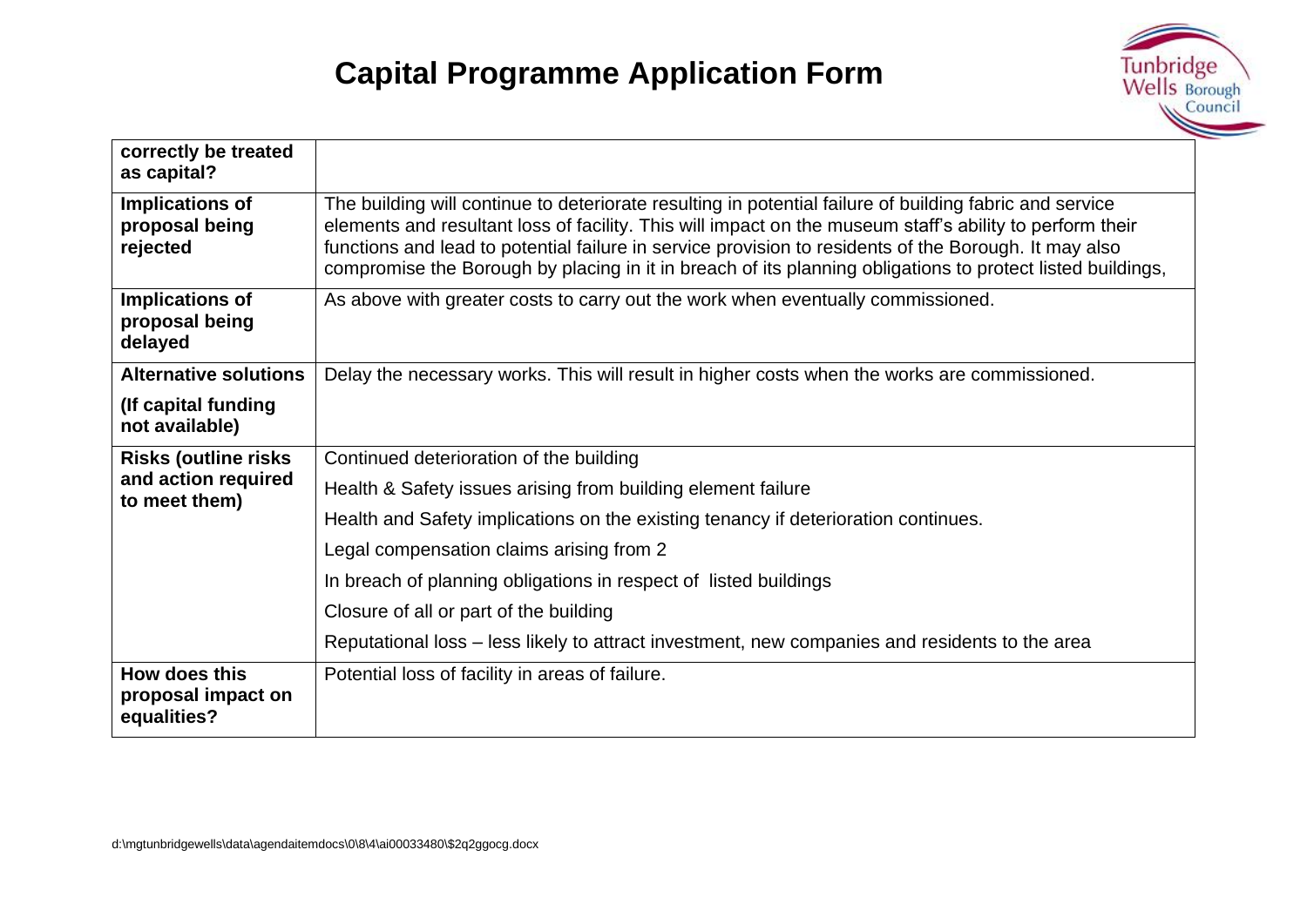

**Are there any VAT implications?** No

| <b>Capital Costs</b>                                         |         |         |         |         |  |
|--------------------------------------------------------------|---------|---------|---------|---------|--|
| <b>Expenditure</b>                                           | 2021/22 | 2022/23 | 2023/24 | 2024/25 |  |
| Site Acquisition                                             |         |         |         |         |  |
| Construction                                                 | £32,700 |         |         |         |  |
| <b>Structural</b>                                            |         |         |         |         |  |
| Fees                                                         | £2,500  |         |         |         |  |
| Vehicles, Plant, Furniture and Equipment                     |         |         |         |         |  |
| <b>Grants and Contributions</b>                              |         |         |         |         |  |
| Other expenditure - 15% contingency                          | £3,300  |         |         |         |  |
| Total                                                        | £38,500 |         |         |         |  |
| Less external grants and contributions                       |         |         |         |         |  |
| Less sales of related fixed assets                           |         |         |         |         |  |
| <b>Net cost to Tunbridge Wells Borough</b><br><b>Council</b> | £38,500 |         |         |         |  |